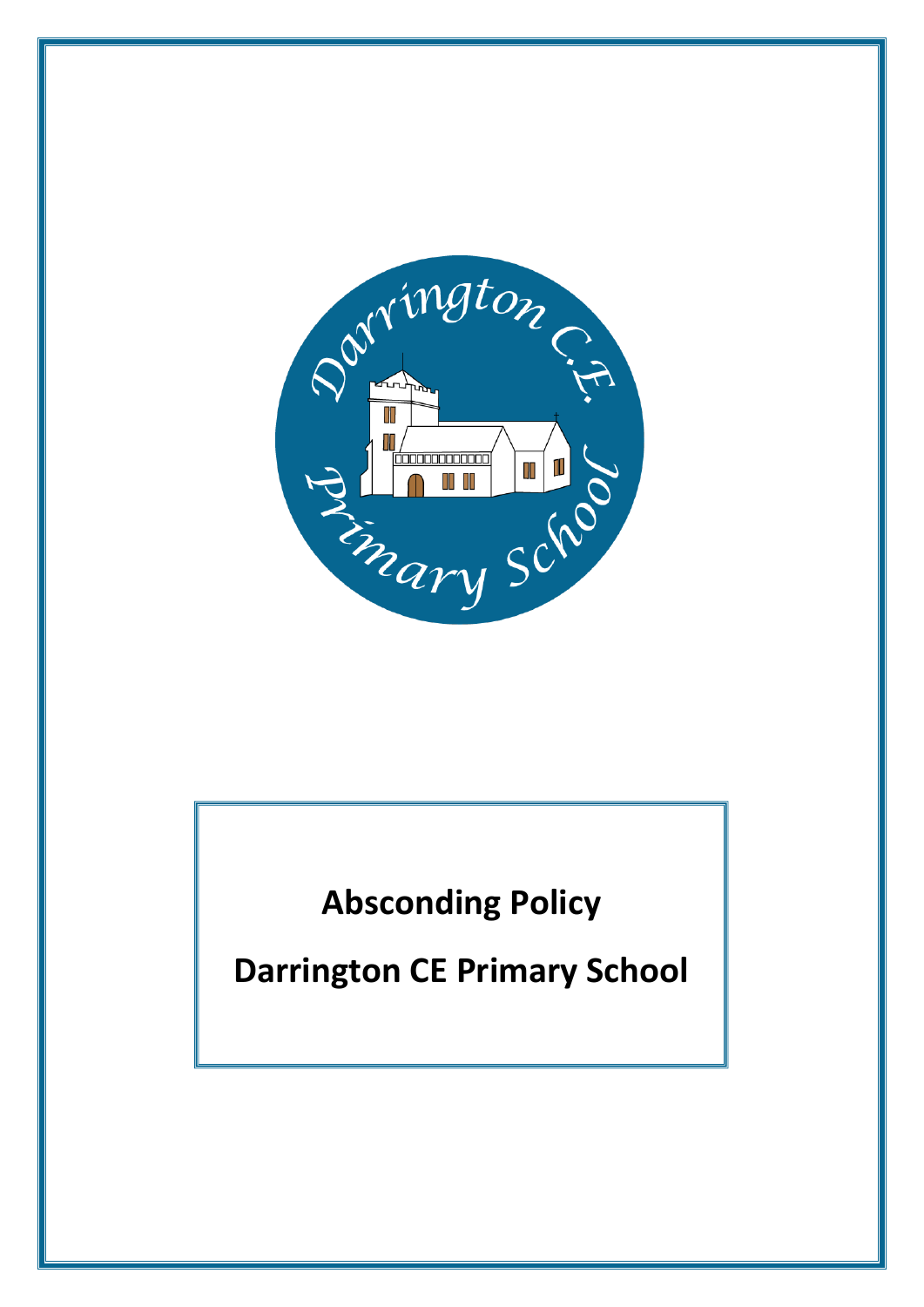## **Aims**

The purpose of this policy is to set out clearly for all employes the process that will take place should a child abscond from Darrington CE Primary School.

## **Definition**

To abscond is to 'leave without permission.'

Under Section 3 of the Health and Safety at Work Act, 1974 and in Common Law, schools and other education settings owe a duty of care towards their pupils. This duty of care requires that all reasonable steps are taken to ensure that pupils are safe and remain within the care of the school at all times throughout the day and during school led activities.

## **Procedure**

Where a pupil who is present at formal registration is then found to be absent from school without authorisation the following procedures should be followed:

- Member of staff to inform member of SLT and main office.
- SLT will organise and direct a search of the buildings and known places that the pupil may have gone to.
- If the pupil is not found then all available staff to complete a more thorough sweep of the school and check the perimeter of the grounds.
- School office to contact parents/carers and inform them of the situation.
- Consideration will be given to whether the search should be extended beyond the school perimeter. The decision will be based on staff's knowledge of the child and on the levels of risk, and on what action is in the child's best interests. The Headteacher or other appropriate SLT member will make this decision.
- School office to phone the police when area has been fully checked if the child is not found.
- Any staff who leave school grounds to take mobile phone to contact school.
- Once a pupil has been found then the SLT member will use their professional judgement to outline the response towards the pupil and the support the pupil will need in the future.
- A written report will be filed on the incident.
- Member of SLT to brief police and parents.

Where a pupil attempts or is seen to be leaving the school premises without authorisation the following procedures should be followed:

- Staff must follow the pupil to the perimeter fence or gate and must try to persuade the pupil to stay in school.
- If a student is deemed to be a high risk to himself or other people then staff should adhere to the Positive Handling policy with reference to holding the pupil, if appropriate.
- At all times staff must be aware that active pursuit may encourage the pupil to leave the immediate vicinity of the school and may also cause the pupil to panic, possibly putting him or herself at risk by running onto a busy road, for example.
- If the pupil has left the immediate vicinity of the school, the school office and SLT members must be contacted immediately and the lead person will direct the course of action.
- Staff will follow the pupil and engage in a local search in a vehicle, taking mobile phone to contact school.